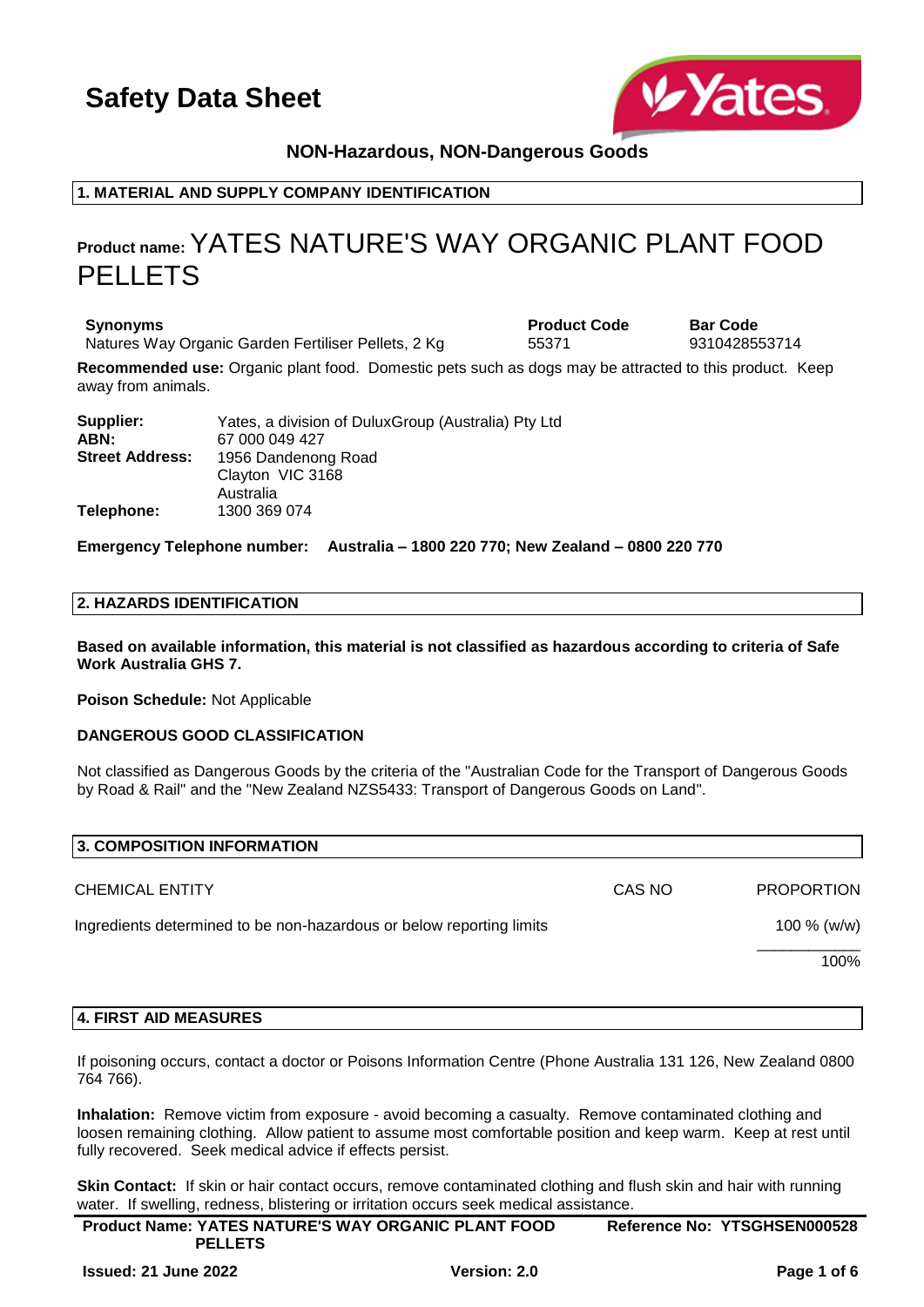

**Eye contact:** If in eyes wash out immediately with water. In all cases of eye contamination it is a sensible precaution to seek medical advice.

**Ingestion:** Rinse mouth with water. If swallowed, do NOT induce vomiting. Give a glass of water to drink. Never give anything by the mouth to an unconscious patient. If vomiting occurs give further water. Seek medical advice.

**PPE for First Aiders:** Wear safety shoes, overalls, gloves, safety glasses. Available information suggests that gloves made from nitrile rubber should be suitable for intermittent contact. However, due to variations in glove construction and local conditions, the user should make a final assessment. Always wash hands before smoking, eating, drinking or using the toilet. Wash contaminated clothing and other protective equipment before storing or re-using.

**Notes to physician:** Treat symptomatically.

## **5. FIRE FIGHTING MEASURES**

**Hazchem Code:** Not applicable.

**Suitable extinguishing media:** If material is involved in a fire use water fog (or if unavailable fine water spray), alcohol resistant foam, standard foam, dry agent (carbon dioxide, dry chemical powder).

**Specific hazards:** Combustible material.

**Fire fighting further advice:** On burning or decomposing may emit toxic fumes. Fire fighters to wear selfcontained breathing apparatus and suitable protective clothing if risk of exposure to vapour or products of combustion or decomposition.

## **6. ACCIDENTAL RELEASE MEASURES**

### **SMALL SPILLS**

Wear protective equipment to prevent skin and eye contamination. Avoid inhalation of vapours or dust. Wipe up with absorbent (clean rag or paper towels). Collect and seal in properly labelled containers or drums for disposal.

### **LARGE SPILLS**

Clear area of all unprotected personnel. Slippery when spilt. Avoid accidents, clean up immediately. Wear protective equipment to prevent skin and eye contamination and the inhalation of dust. Work up wind or increase ventilation. Cover with damp absorbent (inert material, sand or soil). Sweep or vacuum up, but avoid generating dust. Collect and seal in properly labelled containers or drums for disposal. If contamination of crops, sewers or waterways has occurred advise local emergency services.

### **Dangerous Goods - Initial Emergency Response Guide No:** Not applicable

### **7. HANDLING AND STORAGE**

**Handling:** Avoid eye contact and repeated or prolonged skin contact. Avoid inhalation of dust.

**Storage:** Store in a cool, dry, well-ventilated place and out of direct sunlight. Store away from foodstuffs. Store away from incompatible materials described in Section 10. Store away from sources of heat and/or ignition. Keep container standing upright. Keep containers closed when not in use - check regularly for spills.

## **8. EXPOSURE CONTROLS / PERSONAL PROTECTION**

**Product Name: YATES NATURE'S WAY ORGANIC PLANT FOOD PELLETS**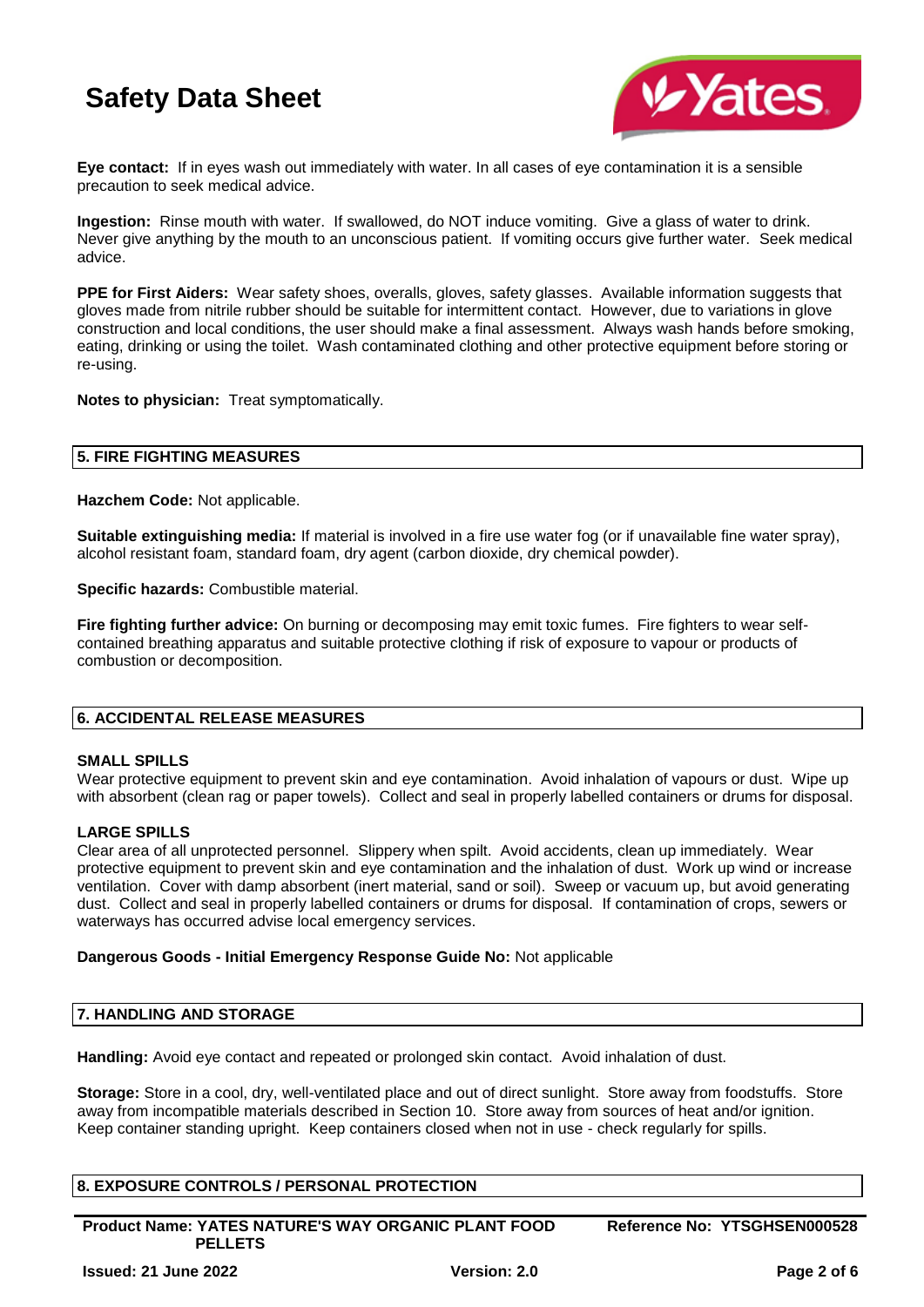

**National occupational exposure limits:** No value assigned for this specific material by Safe Work Australia.

**Biological Limit Values:** As per the "National Model Regulations for the Control of Workplace Hazardous Substances (Safe Work Australia)" the ingredients in this material do not have a Biological Limit Allocated.

**Engineering Measures:** Natural ventilation should be adequate under normal use conditions.

**Personal Protection Equipment:** SAFETY SHOES, OVERALLS, GLOVES, SAFETY GLASSES.

Wear safety shoes, overalls, gloves, safety glasses. Available information suggests that gloves made from nitrile rubber should be suitable for intermittent contact. However, due to variations in glove construction and local conditions, the user should make a final assessment. Always wash hands before smoking, eating, drinking or using the toilet. Wash contaminated clothing and other protective equipment before storing or re-using.

*RECOMMENDATIONS FOR CONSUMER USE:* Avoid inhaling dust. Wash hands after use.

**Hygiene measures:** Keep away from food, drink and animal feeding stuffs. When using do not eat, drink or smoke. Wash hands prior to eating, drinking or smoking. Avoid contact with clothing. Avoid eye contact and repeated or prolonged skin contact. Avoid inhalation of dust. Ensure that eyewash stations and safety showers are close to the workstation location.

### **9. PHYSICAL AND CHEMICAL PROPERTIES**

| Form:                                   | Pellet       |                             |
|-----------------------------------------|--------------|-----------------------------|
| Colour:                                 | <b>Brown</b> |                             |
| Odour:                                  | Manure       |                             |
| Solubility:                             |              | Sparingly soluble in water. |
| <b>Specific Gravity:</b>                |              | $0.7$ kg/L                  |
| <b>Relative Vapour Density (air=1):</b> |              | >1                          |
| <b>Vapour Pressure:</b>                 |              | N Av                        |
| Flash Point (°C):                       |              | N App                       |
| <b>Flammability Limits (%):</b>         |              | N App                       |
| Autoignition Temperature (°C):          |              | N App                       |
| Melting Point/Range (°C):               |              | N App                       |
| Boiling Point/Range (°C):               |              | N App                       |
| pH:                                     |              | N App                       |
| <b>Viscosity:</b>                       |              | N App                       |
| Total VOC (g/Litre):                    |              | N Av                        |
|                                         |              |                             |

(Typical values only - consult specification sheet)  $N Av = Not available, N App = Not applicable$ 

## **10. STABILITY AND REACTIVITY**

**Chemical stability:** This material is thermally stable when stored and used as directed.

**Conditions to avoid:** Elevated temperatures and sources of ignition.

**Incompatible materials:** Oxidising agents.

**Hazardous decomposition products:** Oxides of carbon and nitrogen, smoke and other toxic fumes.

**Hazardous reactions:** No known hazardous reactions.

| <b>Product Name: YATES NATURE'S WAY ORGANIC PLANT FOOD</b> | Reference No: YTSGHSEN000528 |
|------------------------------------------------------------|------------------------------|
| <b>PELLETS</b>                                             |                              |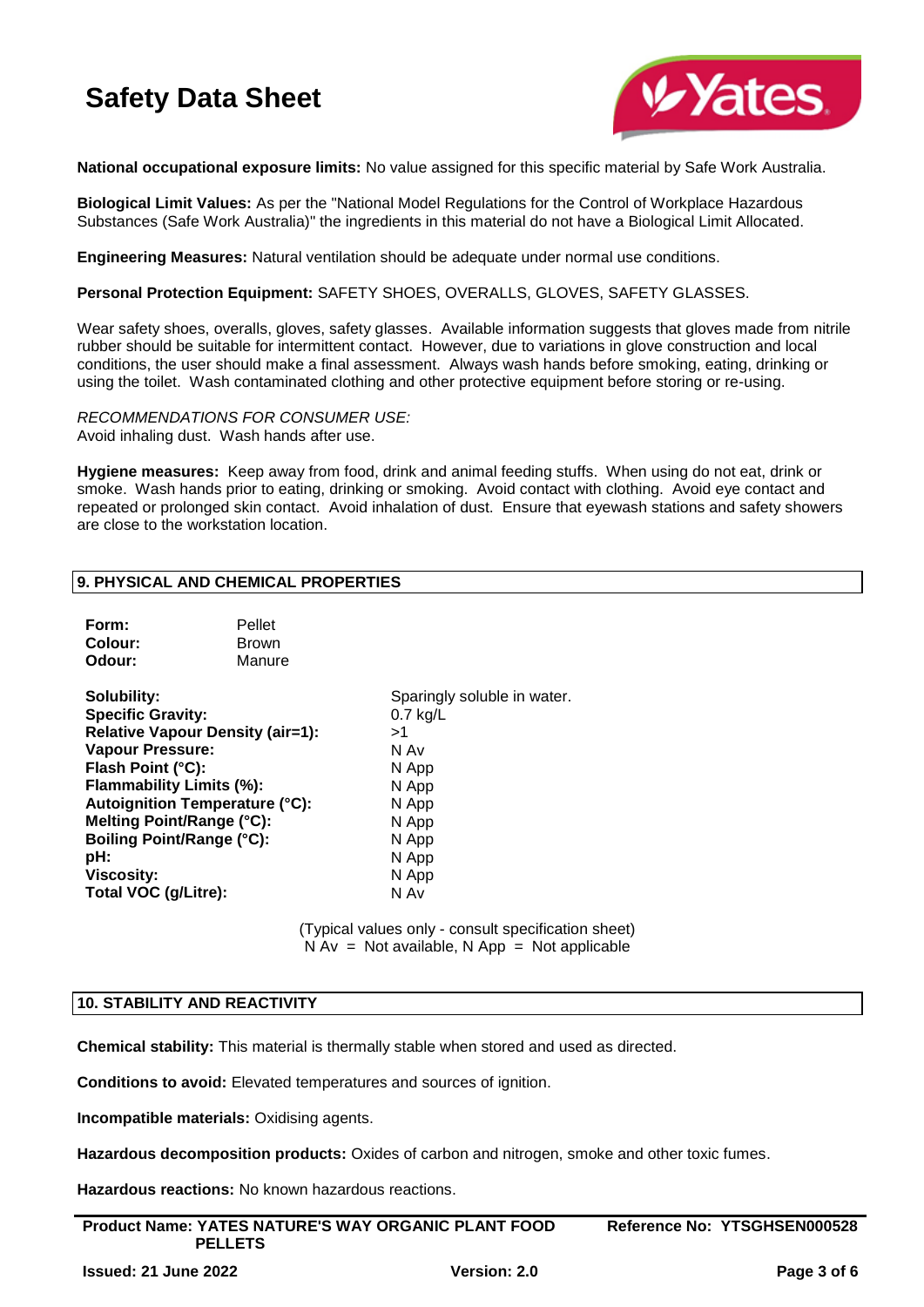

## **11. TOXICOLOGICAL INFORMATION**

No adverse health effects expected if the product is handled in accordance with this Safety Data Sheet and the product label. Symptoms or effects that may arise if the product is mishandled and overexposure occurs are:

### **Acute Effects**

**Inhalation:** Material may be an irritant to mucous membranes and respiratory tract.

**Skin contact:** Contact with skin may result in irritation.

**Ingestion:** Swallowing can result in nausea, vomiting and irritation of the gastrointestinal tract.

**Eye contact:** May be an eye irritant. Exposure to the dust may cause discomfort due to particulate nature. May cause physical irritation to the eyes.

### **Acute toxicity**

**Inhalation:** This material has been classified as not hazardous for acute inhalation exposure. Acute toxicity estimate (based on ingredients):  $LC_{50} > 5.0$  mg/L for dust.

**Skin contact:** This material has been classified as not hazardous for acute dermal exposure. Acute toxicity estimate (based on ingredients):  $LD_{50} > 2,000$  mg/Kg bw

**Ingestion:** This material has been classified as not hazardous for acute ingestion exposure. Acute toxicity estimate (based on ingredients):  $LD_{50} > 2,000$  mg/Kg bw

**Corrosion/Irritancy:** Eye: this material has been classified as not corrosive or irritating to eyes. Skin: this material has been classified as not corrosive or irritating to skin.

**Sensitisation:** Inhalation: this material has been classified as not a respiratory sensitiser. Skin: this material has been classified as not a skin sensitiser.

**Aspiration hazard:** This material has been classified as not an aspiration hazard.

**Specific target organ toxicity (single exposure):** This material has been classified as not a specific hazard to target organs by a single exposure.

### **Chronic Toxicity**

**Mutagenicity:** This material has been classified as not a mutagen.

**Carcinogenicity:** This material has been classified as not a carcinogen.

**Reproductive toxicity (including via lactation):** This material has been classified as not a reproductive toxicant.

**Specific target organ toxicity (repeat exposure):** This material has been classified as not a specific hazard to target organs by repeat exposure.

## **12. ECOLOGICAL INFORMATION**

Avoid contaminating waterways.

**Acute aquatic hazard:** This material has been classified as not hazardous for acute aquatic exposure. Acute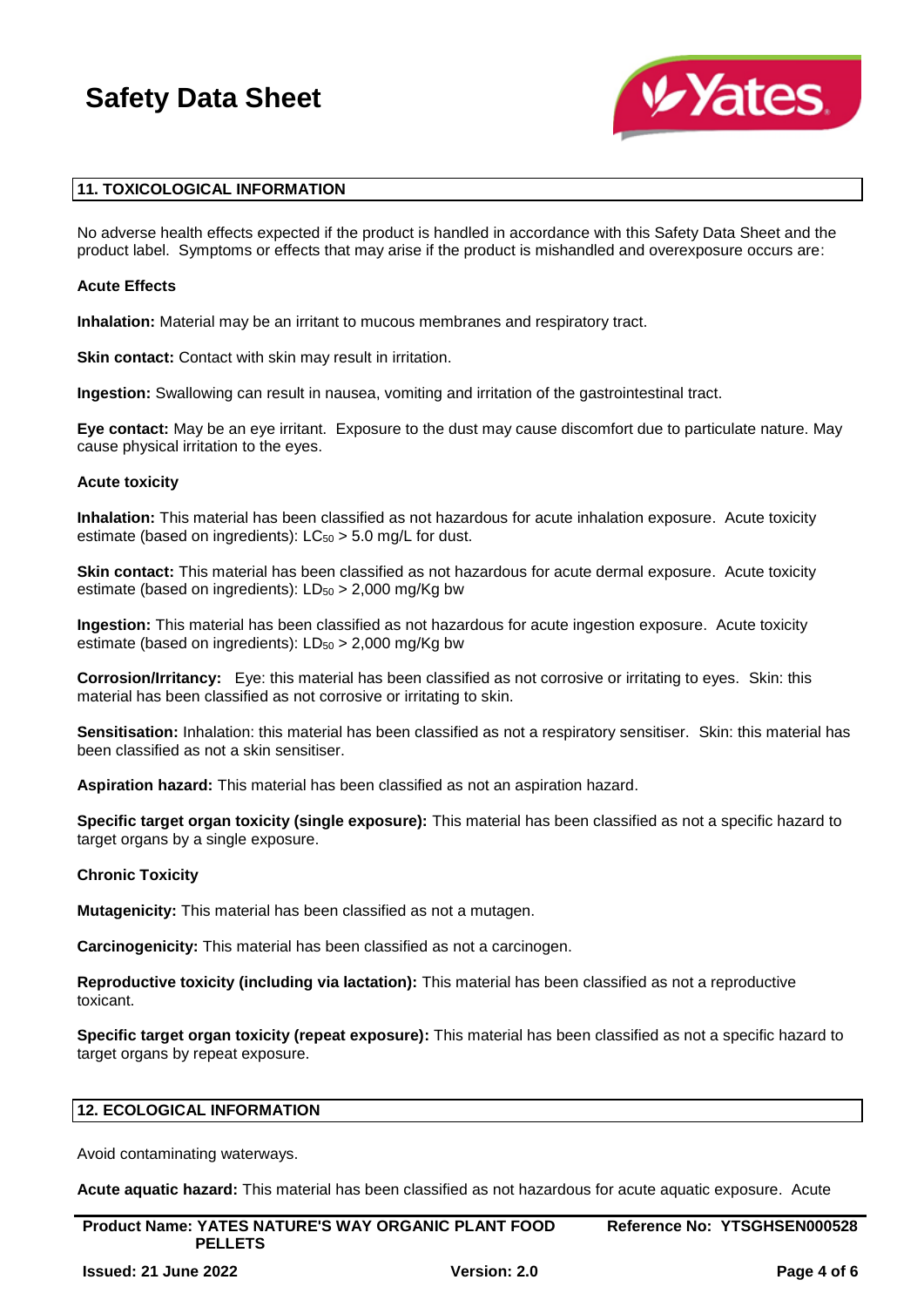

toxicity estimate (based on ingredients): > 100 mg/L

**Long-term aquatic hazard:** This material has been classified as not hazardous for chronic aquatic exposure. Non-rapidly or rapidly degradable substance for which there are adequate chronic toxicity data available OR in the absence of chronic toxicity data, Acute toxicity estimate (based on ingredients): >100 mg/L, where the substance is not rapidly degradable and/or BCF  $<$  500 and/or log  $K_{ow}$   $<$  4.

**Ecotoxicity:** No information available.

**Persistence and degradability:** No information available.

**Bioaccumulative potential:** No information available.

**Mobility:** No information available.

## **13. DISPOSAL CONSIDERATIONS**

Persons conducting disposal, recycling or reclamation activities should ensure that appropriate personal protection equipment is used, see "Section 8. Exposure Controls and Personal Protection" of this SDS.

If possible material and its container should be recycled. If material or container cannot be recycled, dispose in accordance with local, regional, national and international Regulations.

## **14. TRANSPORT INFORMATION**

### **ROAD AND RAIL TRANSPORT**

Not classified as Dangerous Goods by the criteria of the "Australian Code for the Transport of Dangerous Goods by Road & Rail" and the "New Zealand NZS5433: Transport of Dangerous Goods on Land".

### **MARINE TRANSPORT**

Not classified as Dangerous Goods by the criteria of the International Maritime Dangerous Goods Code (IMDG Code) for transport by sea.

### **AIR TRANSPORT**

Not classified as Dangerous Goods by the criteria of the International Air Transport Association (IATA) Dangerous Goods Regulations for transport by air.

## **15. REGULATORY INFORMATION**

## **This material is not subject to the following international agreements:**

Montreal Protocol (Ozone depleting substances) The Stockholm Convention (Persistent Organic Pollutants) The Rotterdam Convention (Prior Informed Consent) Basel Convention (Hazardous Waste) International Convention for the Prevention of Pollution from Ships (MARPOL)

## **This material/constituent(s) is covered by the following requirements:**

The Standard for the Uniform Scheduling of Medicines and Poisons (SUSMP) established under the Therapeutic Goods Act (Commonwealth): Not Applicable.

AICIS Status: All components of this product are listed on or exempt from the Australian Inventory of Industrial Chemicals (AIIC).